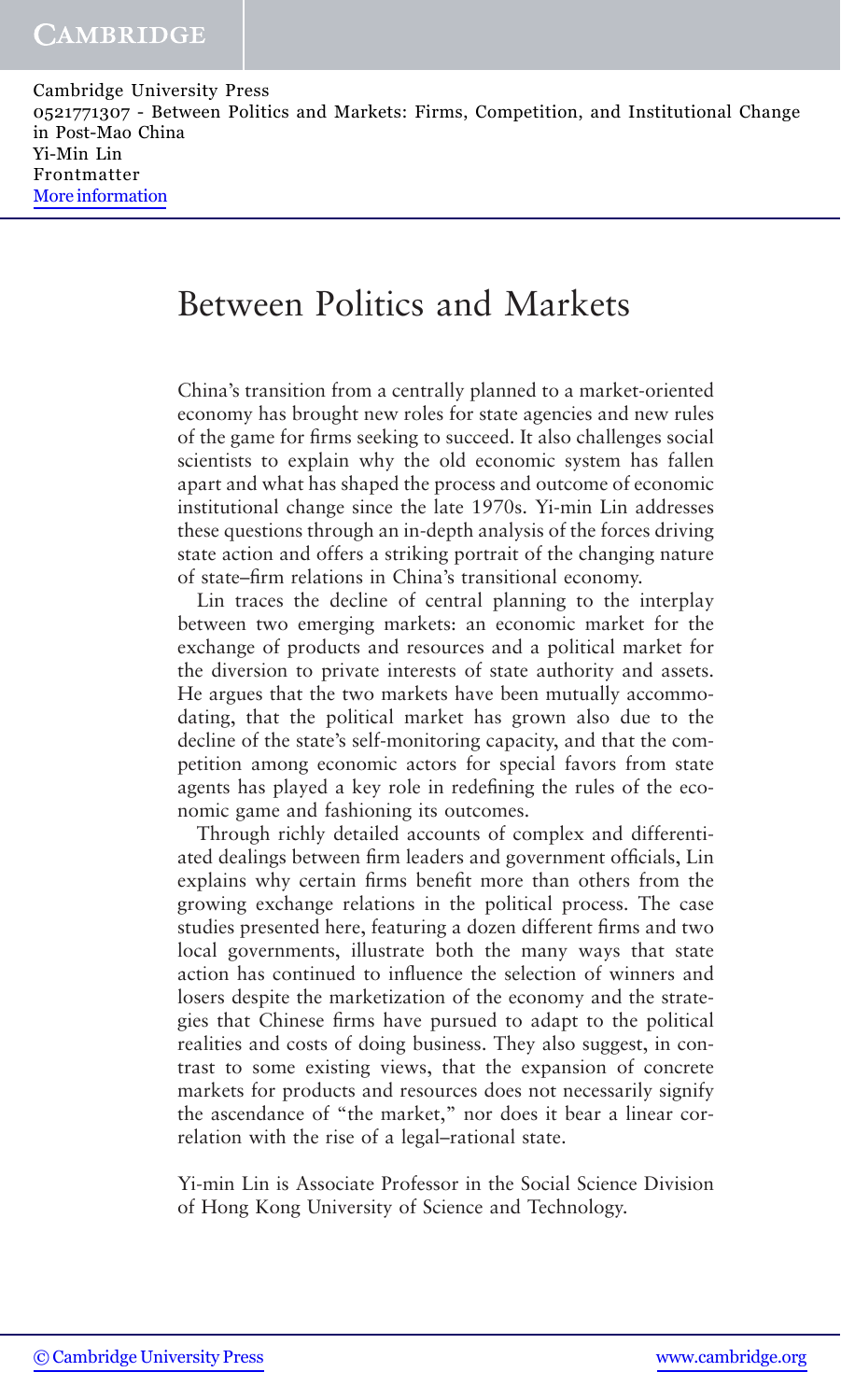| Cambridge University Press                                                              |  |
|-----------------------------------------------------------------------------------------|--|
| 0521771307 - Between Politics and Markets: Firms, Competition, and Institutional Change |  |
| in Post-Mao China                                                                       |  |
| Yi-Min Lin                                                                              |  |
| Frontmatter                                                                             |  |
| More information                                                                        |  |
|                                                                                         |  |

Structural Analysis in the Social Sciences

Mark Granovetter, editor

Other books in the series:

Mark S. Mizruchi and Michael Schwartz, eds., *Intercorporate Relations: The Structural Analysis of Business* Barry Wellman and S. D. Berkowitz, eds., *Social Structures: A Network Approach* Ronald L. Breiger, ed., *Social Mobility and Social Structure* David Knoke, *Political Networks: The Structural Perspective* John L. Campbell, J. Rogers Hollingsworth, and Leon N. Lindberg, eds., *Governance of the American Economy* Kyriakos Kontopoulos, *The Logics of Social Structure* Philippa Pattison, *Algebraic Models for Social Networks* Stanley Wasserman and Katherine Faust, *Social Network Analysis: Methods and Applications* Gary Herrigel, *Industrial Constructions: The Sources of German Industrial Power* Phillipe Bourgois, *In Search of Respect: Selling Crack in El Barrio* Per Hage and Frank Harary, *Island Networks: Communication, Kinship, and Classification Structures in Oceania* Thomas Schweizer and Douglas R. White, eds., *Kinship, Networks, and Exchange* Noah E. Friedkin, *A Structural Theory of Social Influence* David Wank, *Commodifying Communism: Business, Trust, and Politics in a South China City* Rebecca Adams and Graham Allan, *Placing Friendship in Context* Robert L. Nelson and William P. Bridges, *Legalizing Gender Inequality: Courts, Markets, and Unequal Pay for Women in America* Robert Freeland, *The Struggle for Control of the Modern Corporation: Organizational Change at General Motors, 1924–1970*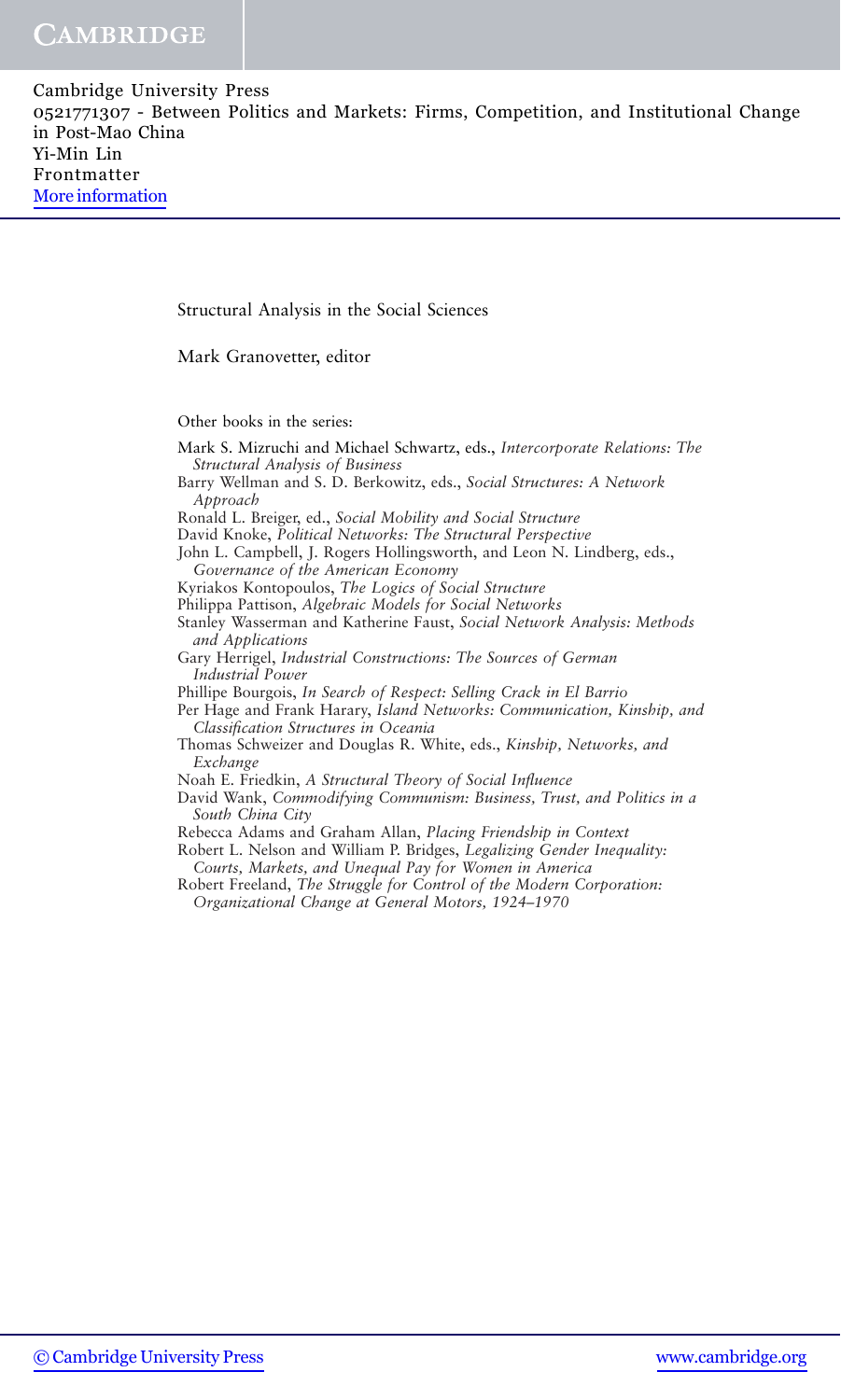Structural Analysis in the Social Sciences 18

# Between Politics and Markets

*Firms, Competition, and Institutional Change in Post-Mao China*

YI-MIN LIN *Hong Kong University of Science and Technology*

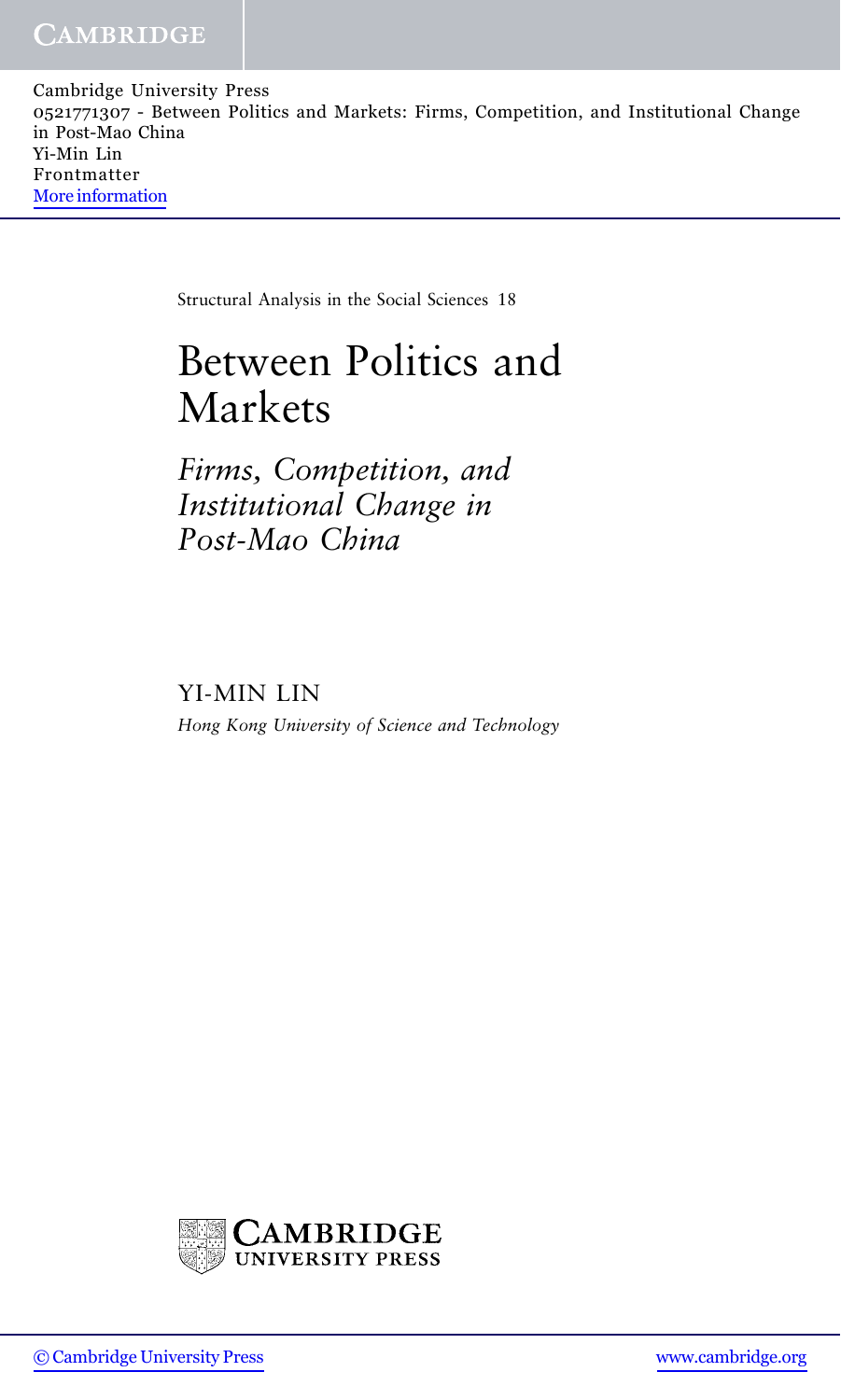> PUBLISHED BY THE PRESS SYNDICATE OF THE UNIVERSITY OF CAMBRIDGE The Pitt Building, Trumpington Street, Cambridge, United Kingdom

CAMBRIDGE UNIVERSITY PRESS The Edinburgh Building, Cambridge CB2 2RU, UK 40 West 20th Street, New York, NY 10011-4211, USA 10 Stamford Road, Oakleigh, VIC 3166, Australia Ruíz de Alarcón 13, 28014 Madrid, Spain Dock House, The Waterfront, Cape Town 8001, South Africa

http://www.cambridge.org

© Cambridge University Press 2001

This book is in copyright. Subject to statutory exception and to the provisions of relevant collective licensing agreements, no reproduction of any part may take place without the written permission of Cambridge University Press.

First published 2001

Printed in the United Kingdom at the University Press, Cambridge

*Typeface* Sabon 10/12 pt. *System* QuarkXPress [BTS]

*A catalog record for this book is available from the British Library.*

*Library of Congress Cataloging in Publication Data*

Lin, Yi-min Between politics and markets: firms, competition, and institutional change in post-Mao China / Yi-min Lin. p. cm. – (Structural analysis in the social sciences) Includes bibliographical references. ISBN 0-521-77130-7 (hb) 1. China – Economic conditions – 1976– 2. China – Politics and government – 1976– 3. Mixed economy – China. I. Title. II. Series. HC427.92 .L55 2000  $338.0951 - d c 21$  00-027206

ISBN 0 521 77130 7 hardback

Part of Chapter 4 (pp. 99–103) contains material modified from the following:

Yi-min Lin and Zhanxin Zhang, "Backyard Profit Centers: The Private Assets of Public Agencies." In *Property Rights and Economic Reform in China*, eds. Jean C. Oi and Andrew G. Walder (Standford: Stanford University Press, © 1999 by the Board of Trustees of Leland Stanford Jr. University): 203–25. Reprinted by permission of Stanford University Press, www.sup.org.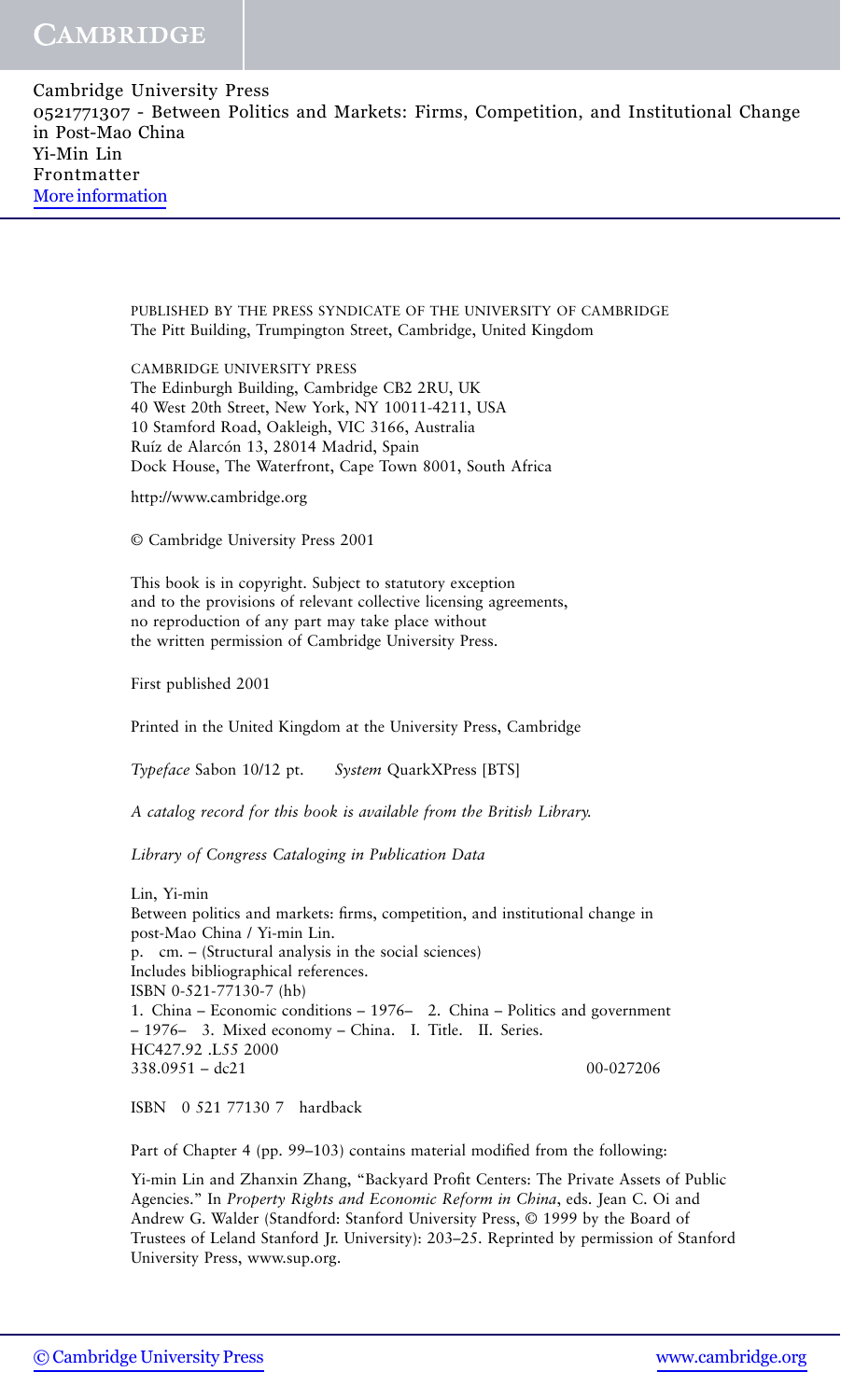*For Irene and Our Parents*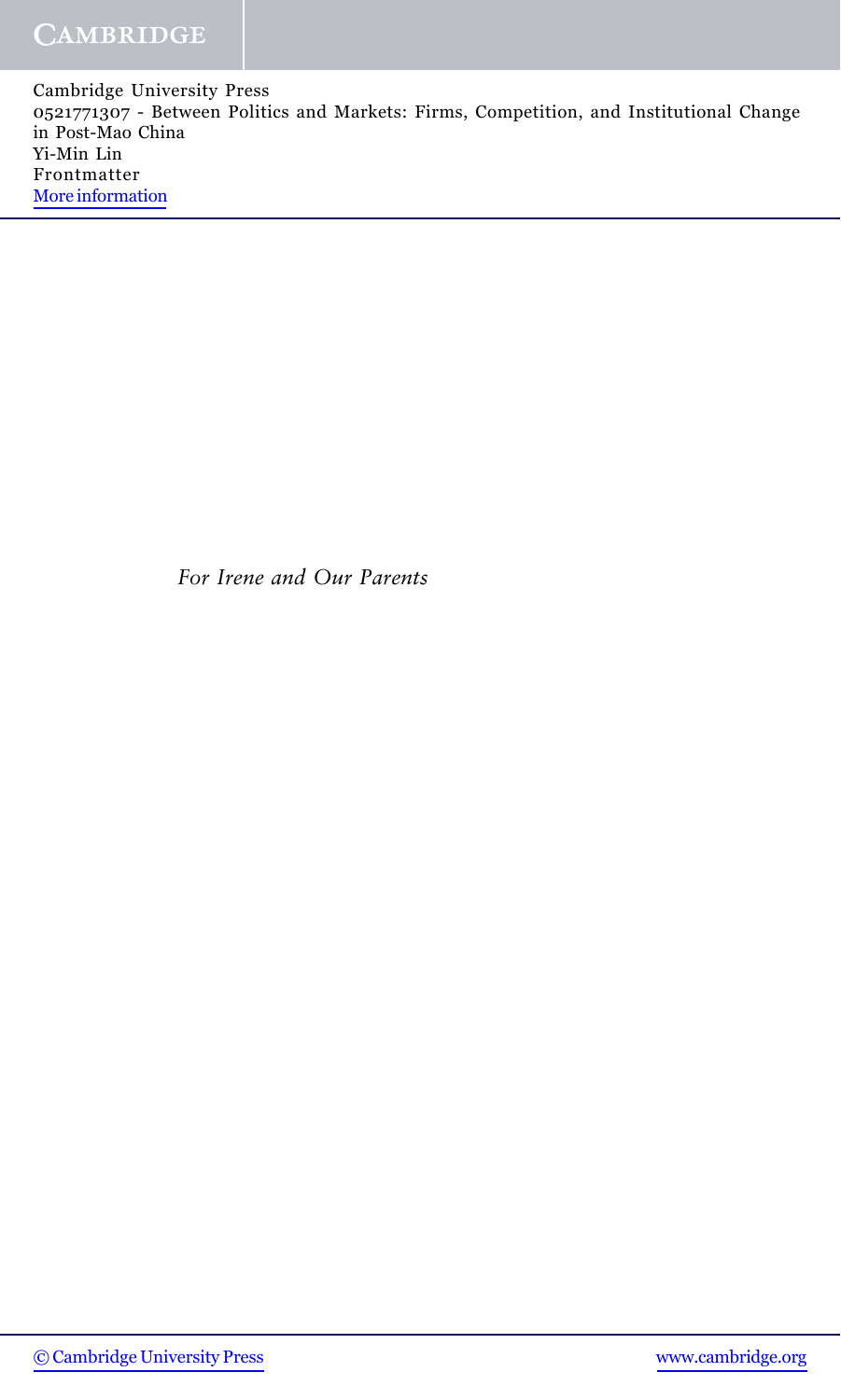### *Contents*

|   | Tables and Figures                                      | page xi |
|---|---------------------------------------------------------|---------|
|   | Acknowledgments                                         | xiii    |
|   | Introduction: Economic Market and Political Market      | 1       |
|   | Competing to Win                                        | 3       |
|   | Particularism under the Plan                            | 6       |
|   | Competitive Advantage in Economic Transition            | 8       |
|   | Dual Marketization                                      | 16      |
|   | Outline of the Book                                     | 20      |
| 1 | Chinese Industrial Enterprises: A Bird's-Eye View       | 24      |
|   | The Organizational Setting                              | 25      |
|   | Institutional Change: Reform and the Rise of Markets    | 32      |
|   | Uneven Pace of Marketization                            | 38      |
|   | Performance Variation                                   | 40      |
| 2 | Central Planning and Its Decline                        | 47      |
|   | The Hierarchy of Differential Treatment: Cases in Point | 48      |
|   | Structure and Choice                                    | 53      |
|   | Marketization Led by Newcomers                          | 56      |
|   | Adaptations by Old Enterprises                          | 62      |
|   | Driving Forces of Marketization: Questions              | 66      |
| 3 | The Rugged Terrain of Competition                       | 67      |
|   | Decentralization: An Overview                           | 68      |
|   | Implications for Industrial Firms                       | 82      |
|   | Summary                                                 | 95      |
| 4 | Referee as Player: Menaces and Opportunities for        |         |
|   | <b>Industrial Firms</b>                                 | 98      |
|   | Main Features of Backyard Profit Centers                | 99      |
|   | Competition                                             | 102     |
|   | Transaction                                             | 109     |
|   | Collusion                                               | 115     |
|   | Summary                                                 | 120     |
|   |                                                         |         |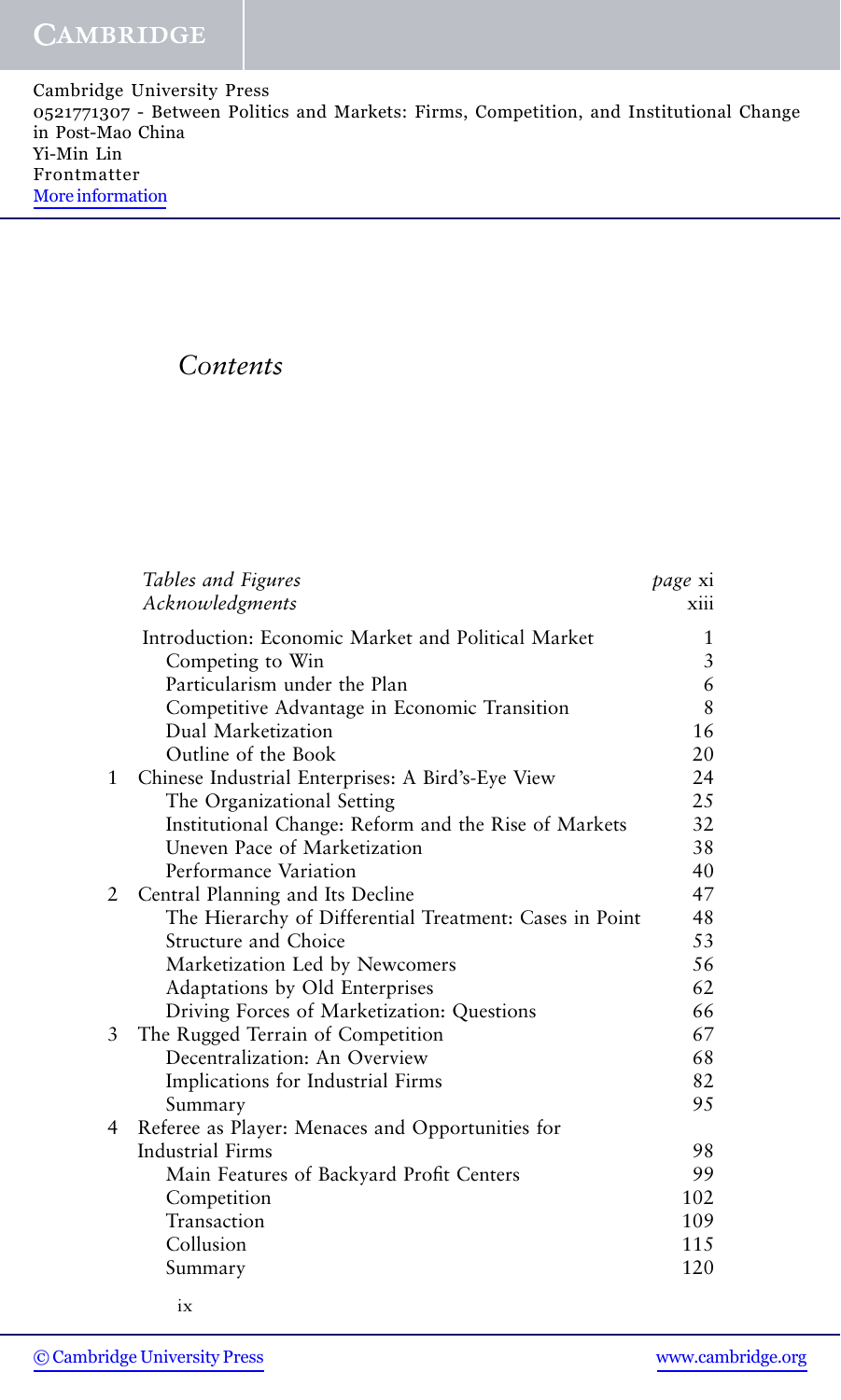#### CAMBRIDGE

| Cambridge University Press                                                              |  |
|-----------------------------------------------------------------------------------------|--|
| 0521771307 - Between Politics and Markets: Firms, Competition, and Institutional Change |  |
| in Post-Mao China                                                                       |  |
| Yi-Min Lin                                                                              |  |
| Frontmatter                                                                             |  |
| More information                                                                        |  |
|                                                                                         |  |

#### x *Contents*

| 5 | Erosion of Authority Relations: A Tale of Two Localities | 122  |
|---|----------------------------------------------------------|------|
|   | The Local State as a Corporate Entity                    | 123  |
|   | Mutual Monitoring under Central Planning                 | 124  |
|   | Basic Structures of Grassroots Governments               | 127  |
|   | Growth of Exchange Relations                             | 131  |
|   | <b>Structural Variations</b>                             | 146  |
| 6 | Favor Seeking and Relational Constraints                 | 151  |
|   | Personal Networks and "Third Party Effect"               | 152  |
|   | Favor Seeking and State Agents' Vested Interests         | 1.56 |
|   | Crowded Political Market                                 | 159  |
|   | Collusion and Whistle-Blowing                            | 163  |
|   | Summary                                                  | 166  |
| 7 | Competition, Economic Growth, and Latent Problems        | 169  |
|   | The Rise and Decline of Monopoly Profits                 | 171  |
|   | The Other Side of the Story                              | 183  |
|   | Summary and Reflections                                  | 195  |
|   | Conclusion                                               | 197  |
|   | Dualism in Marketization                                 | 197  |
|   | Markets and the State in China's Economic Transition     | 205  |
|   | Appendix A: Statistical Data Sources                     | 213  |
|   | Data Sets                                                | 213  |
|   | Further Note                                             | 216  |
|   | Appendix B: Methodological Note on Case Studies          | 217  |
|   | The Factories                                            | 217  |
|   | The Two Local Governments                                | 220  |
|   | Bibliography                                             | 223  |
|   | Index                                                    | 249  |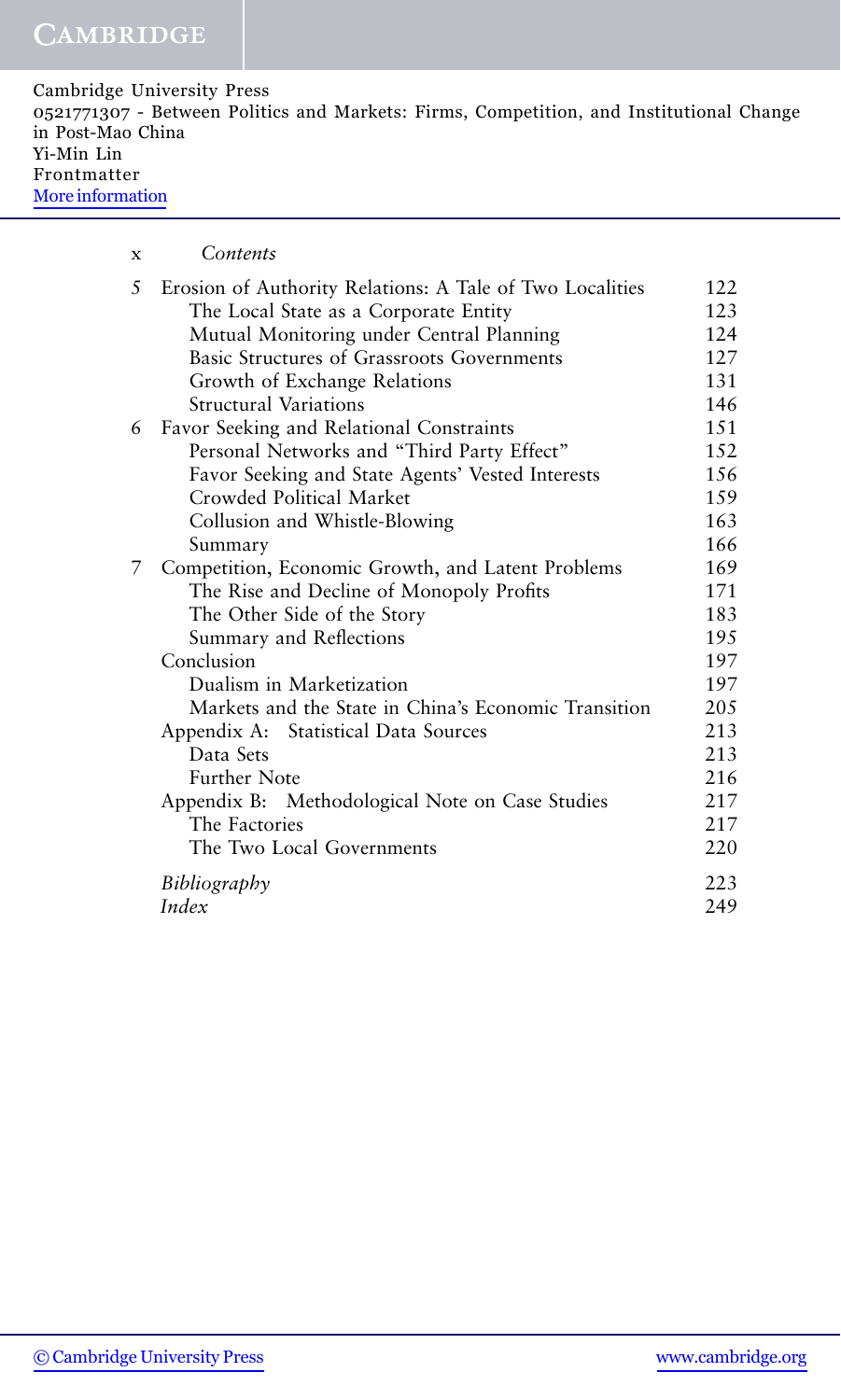## *Tables and Figures*

#### **Tables**

| Shares of state and nonstate enterprises in the<br>industrial sector | page 26                                                                                                                                                                                                                                                                                                                                                                                                                                                                                                                                                                                                                                                    |
|----------------------------------------------------------------------|------------------------------------------------------------------------------------------------------------------------------------------------------------------------------------------------------------------------------------------------------------------------------------------------------------------------------------------------------------------------------------------------------------------------------------------------------------------------------------------------------------------------------------------------------------------------------------------------------------------------------------------------------------|
|                                                                      |                                                                                                                                                                                                                                                                                                                                                                                                                                                                                                                                                                                                                                                            |
|                                                                      |                                                                                                                                                                                                                                                                                                                                                                                                                                                                                                                                                                                                                                                            |
| 1979-99                                                              | 33                                                                                                                                                                                                                                                                                                                                                                                                                                                                                                                                                                                                                                                         |
| Decision-making autonomy of firm leaders                             | 35                                                                                                                                                                                                                                                                                                                                                                                                                                                                                                                                                                                                                                                         |
| Managers' assessment of the intensity of                             |                                                                                                                                                                                                                                                                                                                                                                                                                                                                                                                                                                                                                                                            |
| competition faced by their firms                                     | 36                                                                                                                                                                                                                                                                                                                                                                                                                                                                                                                                                                                                                                                         |
| Differences in major decision issues: State vs.                      |                                                                                                                                                                                                                                                                                                                                                                                                                                                                                                                                                                                                                                                            |
| nonstate enterprises                                                 | 39                                                                                                                                                                                                                                                                                                                                                                                                                                                                                                                                                                                                                                                         |
| Profit rate (%): State vs. nonstate enterprises                      | 42                                                                                                                                                                                                                                                                                                                                                                                                                                                                                                                                                                                                                                                         |
| Losses incurred by industrial enterprises: State vs.                 |                                                                                                                                                                                                                                                                                                                                                                                                                                                                                                                                                                                                                                                            |
| nonstate sectors                                                     | 43                                                                                                                                                                                                                                                                                                                                                                                                                                                                                                                                                                                                                                                         |
| Percentage of enterprises in the same range of                       |                                                                                                                                                                                                                                                                                                                                                                                                                                                                                                                                                                                                                                                            |
| performance: State vs. nonstate enterprises                          | 44                                                                                                                                                                                                                                                                                                                                                                                                                                                                                                                                                                                                                                                         |
|                                                                      |                                                                                                                                                                                                                                                                                                                                                                                                                                                                                                                                                                                                                                                            |
|                                                                      | 55                                                                                                                                                                                                                                                                                                                                                                                                                                                                                                                                                                                                                                                         |
|                                                                      |                                                                                                                                                                                                                                                                                                                                                                                                                                                                                                                                                                                                                                                            |
| industrial sectors                                                   | 76                                                                                                                                                                                                                                                                                                                                                                                                                                                                                                                                                                                                                                                         |
|                                                                      |                                                                                                                                                                                                                                                                                                                                                                                                                                                                                                                                                                                                                                                            |
|                                                                      | 128                                                                                                                                                                                                                                                                                                                                                                                                                                                                                                                                                                                                                                                        |
|                                                                      |                                                                                                                                                                                                                                                                                                                                                                                                                                                                                                                                                                                                                                                            |
|                                                                      | 153                                                                                                                                                                                                                                                                                                                                                                                                                                                                                                                                                                                                                                                        |
|                                                                      |                                                                                                                                                                                                                                                                                                                                                                                                                                                                                                                                                                                                                                                            |
|                                                                      | 184                                                                                                                                                                                                                                                                                                                                                                                                                                                                                                                                                                                                                                                        |
|                                                                      | 185                                                                                                                                                                                                                                                                                                                                                                                                                                                                                                                                                                                                                                                        |
|                                                                      | 214                                                                                                                                                                                                                                                                                                                                                                                                                                                                                                                                                                                                                                                        |
|                                                                      | 219                                                                                                                                                                                                                                                                                                                                                                                                                                                                                                                                                                                                                                                        |
|                                                                      | A synopsis of major organizational changes<br>brought about by reforms in the industrial sector,<br>Comparison of selected indicators among enterprises<br>of different ownerships, administrative levels, and sizes<br>Changes in the number of firms in different<br>Basic indicators: Lotus Pond township and Gate<br>Tower district<br>Enterprise leaders' views on <i>guanxi</i> (personal<br>networks) and economic activities<br>Return on assets in the industrial sector and<br>various sources of asset formation<br>Selected statistics of industrial production<br>Number of enterprises in different data sets<br>Profile of case study firms |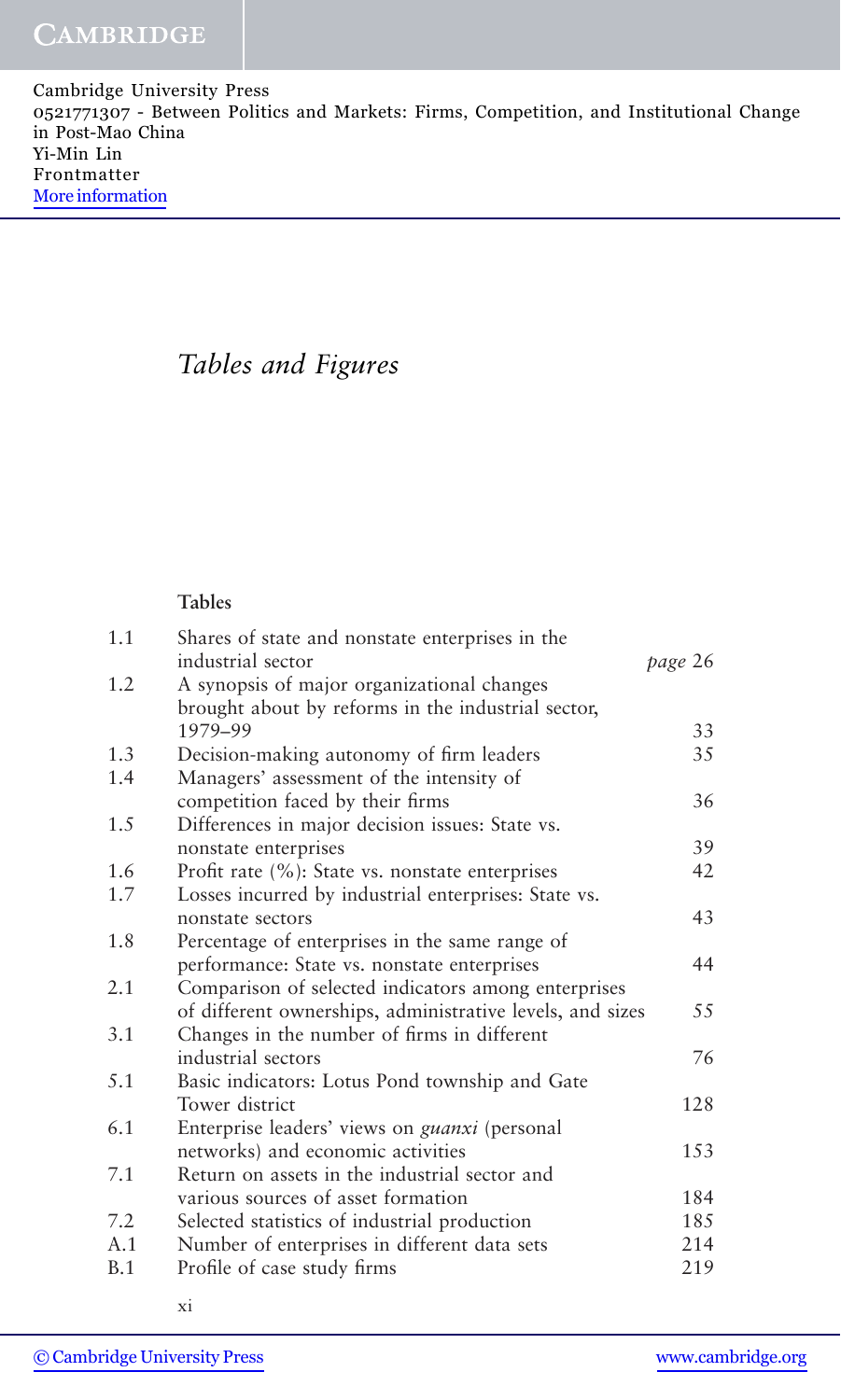| Cambridge University Press                                                              |  |
|-----------------------------------------------------------------------------------------|--|
| 0521771307 - Between Politics and Markets: Firms, Competition, and Institutional Change |  |
| in Post-Mao China                                                                       |  |
| Yi-Min Lin                                                                              |  |
| Frontmatter                                                                             |  |
| More information                                                                        |  |
|                                                                                         |  |

| xii | Tables and Figures                              |     |
|-----|-------------------------------------------------|-----|
|     | <b>Figures</b>                                  |     |
| 1.1 | Comparison of performance distribution between  |     |
|     | state and nonstate enterprises                  | 44  |
| 5.1 | Organizational structure of district government |     |
|     | in Gate Tower                                   | 129 |
| 5.2 | Organizational structure of township government |     |
|     | in Lotus Pond                                   |     |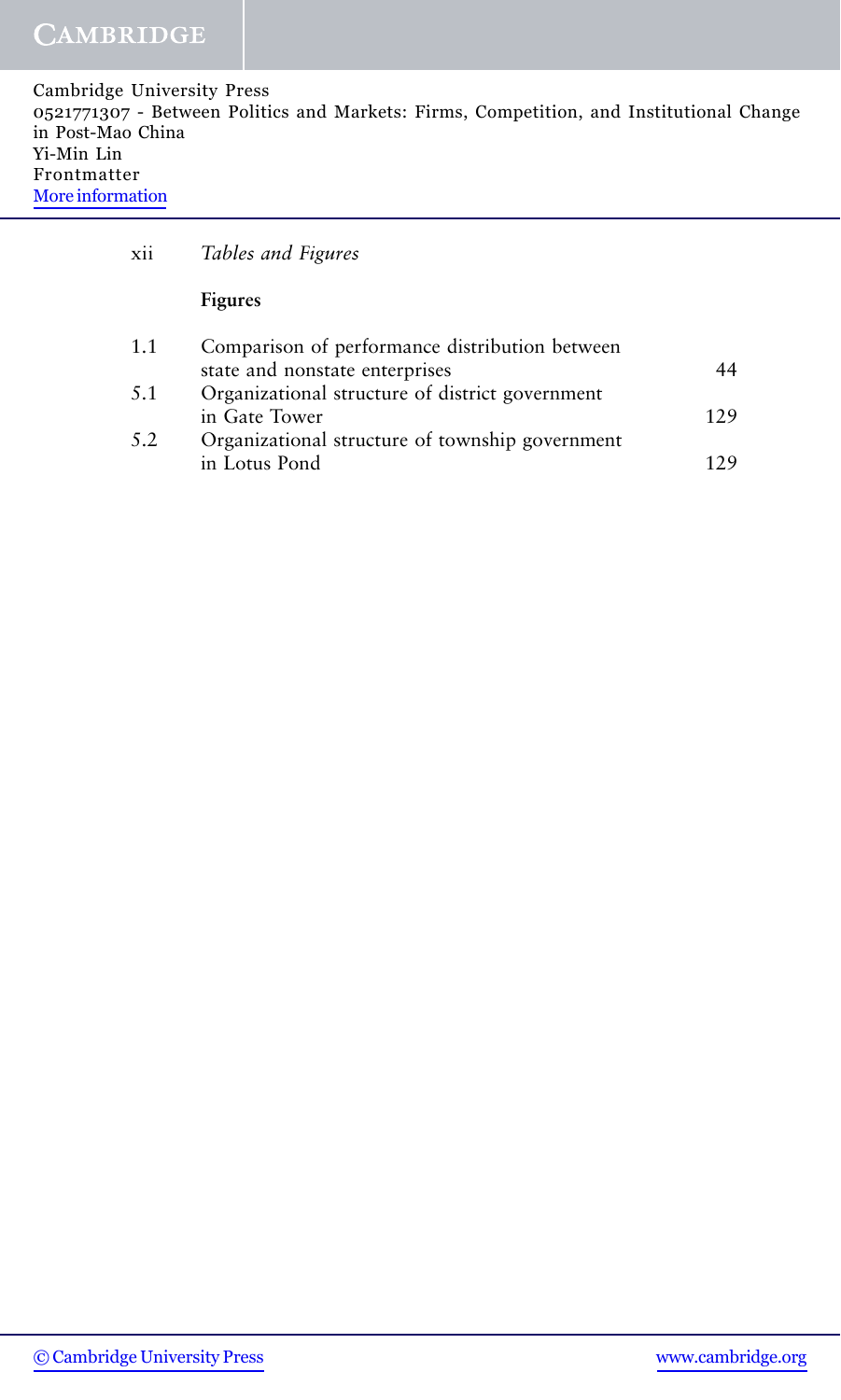### *Acknowledgments*

This book has taken a long time to come to fruition. Along the way I received help from many people, whom I want to thank here. The theme of the book was conceived in my doctoral dissertation at Yale University. David Apter, Deborah Davis, and Charles Perrow guided me through course work and supervised my dissertation. A number of other teachers, especially Paul DiMaggio, Charles Lindblom, and John Michael Montias, also had important influence on my initial thinking about the subject.

During 1991–2 the Center for Chinese Studies at the University of California at Berkeley offered a postdoctoral fellowship for me to revise the dissertation for publication. Thomas Gold chaired the Center at that time. His advice and friendship made my stay a fruitful experience. While at Berkeley, I benefited from discussions with Lowell Dittmer, Joyce Kallgren, Hong Yung Lee, Elizabeth Perry, Frederic Wakeman, and Wen-hsin Yeh.

Much of the book was rewritten after 1992. Andrew Walder and Mark Granovetter substantially shaped the undertaking in many ways. Each read three earlier versions of the manuscript and provided searching comments that led to several major rewrites. Mark Selden, Alvin So, and Jonathan Unger were kind enough to read the entire manuscript and offered insightful suggestions. Discussions with Jean Oi helped improve parts of Chapter 5 and Chapter 7. Deborah Davis and Charles Perrow provided further guidance during their respective visits to Hong Kong in 1997–8. Revisions of the manuscript also benefited from comments and questions from anonymous reviewers for Cambridge University Press, University of California Press, Oxford University Press, and Routledge. Mary Child, Louise Calabro, and Cathy Felgar guided me through the publication process; Sue Avery copyedited the manuscript.

In mainland China, many people facilitated my fieldwork and data collection. In particular I want to thank Chen Wangtao, Li Qiuhong,